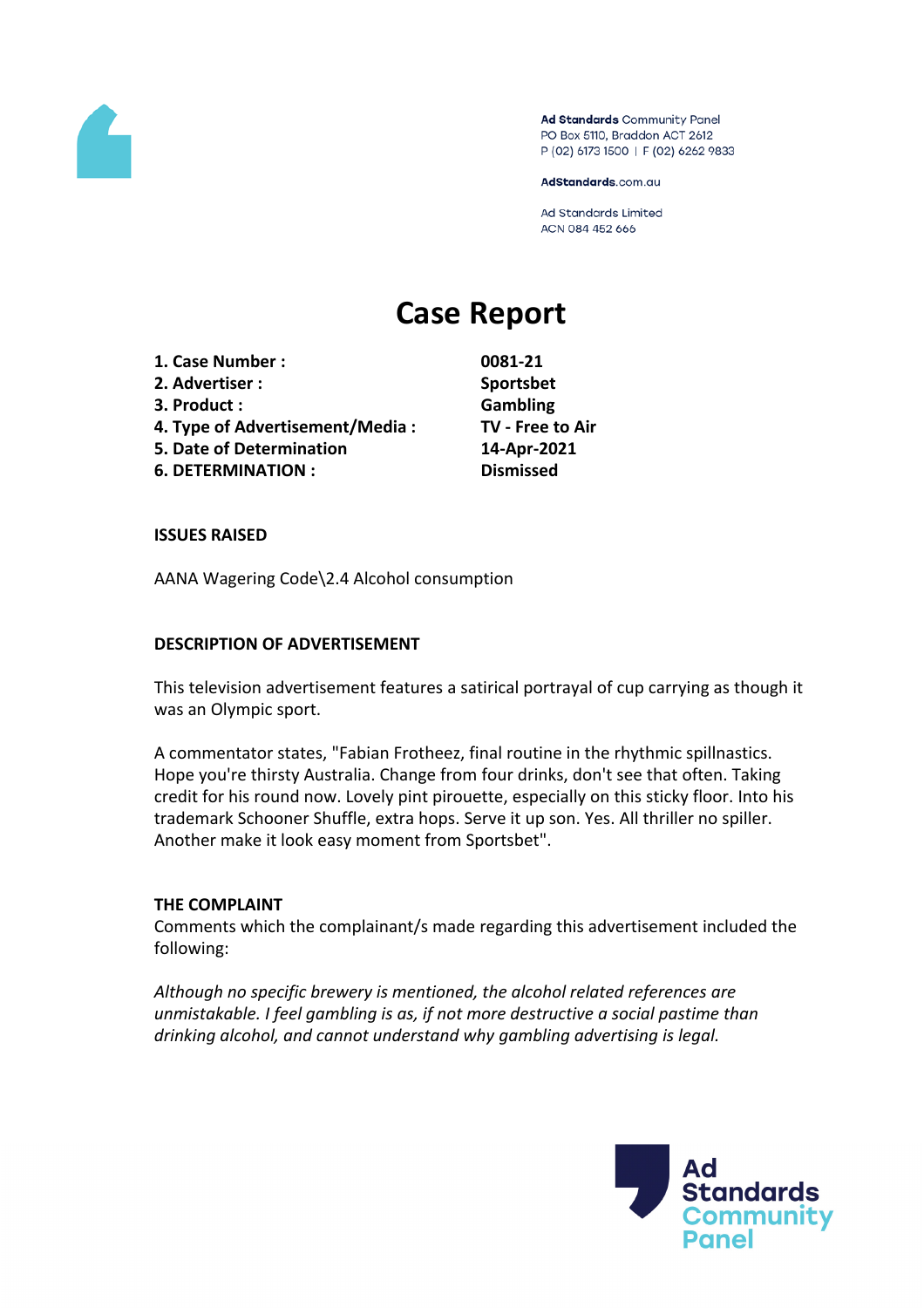

### **THE ADVERTISER'S RESPONSE**

Comments which the advertiser made in response to the complainant/s regarding this advertisement include the following:

*We refer to your letter dated 31 March 2021 (Letter) and the single Complaint mentioned above regarding Sportsbet's Elite Average Games- Spillnastics television commercial (Advertisement), which is attached in a digital file.*

*The Complaint*

*The Complaint asserts that:*

*'Although no specific brewery is mentioned, the alcohol related references are unmistakable. I feel gambling is as, if not more destructive a social pastime than drinking alcohol, and cannot understand why gambling advertising is legal.'*

*Sportsbet has distilled two key issues of concern raised in the Complaint:*

- *alleged references to drinking alcohol; and*
- *the legality of gambling advertising.*

*The ASB has identified section 2.4 of the AANA Wagering Advertising Code (the Wagering Code) as the section which may have been breached based on the Complaint. The Code states:*

*2.4: Advertising or Marketing Communication for a Wagering Product or Service must not portray, condone or encourage wagering in combination with the consumption of alcohol.*

*The Letter also advises that the Community Panel may also review the Advertisement in its entirety against Section 2 of the AANA Advertise Code of Ethics (Code).*

### *The Advertisement*

*The Advertisements forms part of Sportsbet's Elite Average Games (EAG) campaign, which transforms everyday tasks that the average Australian can relate into an Olympic style event in a light hearted, humorous manner. For example, the Elite Average Games campaign has included athletics events involving taking the bins out, Greco Roman wrestling against beach shades, and weightlifting using supermarket shopping bags.*

*The Advertisement focuses on a tongue-in-cheek Olympic style event involving an elite average athlete completing rhythmic gymnastic style moves whilst not spilling any of the drinks he is holding.*

*Sportsbet's response to the Complaints*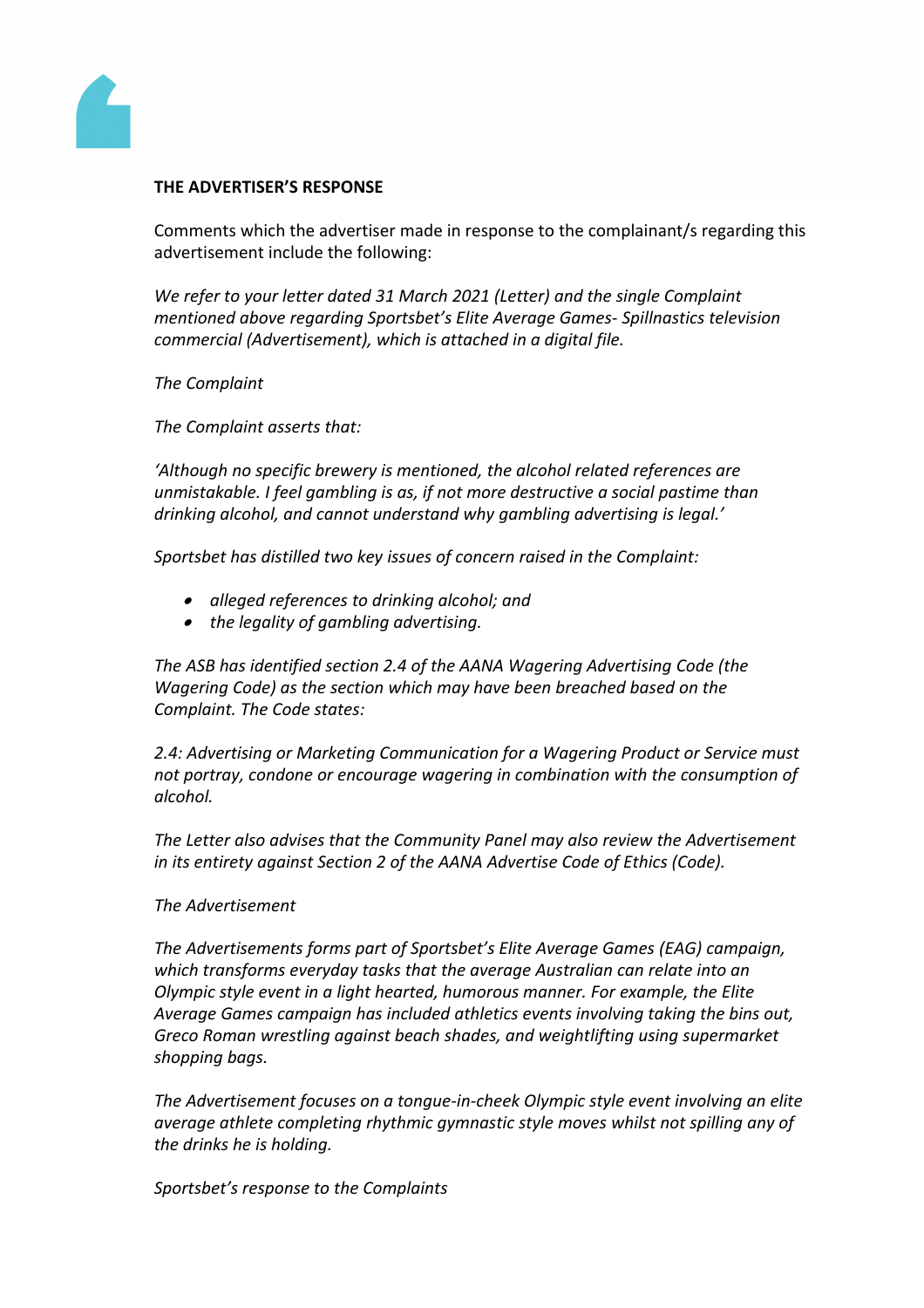

*Sportsbet rejects that the Advertisement breaches section 2.4 or other section of the Code for the reasons briefly outlined below.*

# *2.4 – Consumption of alcohol*

*Section 2.4 of the Wagering Code prohibits advertising that portrays, condones or encourages wagering in combination with the consumption of alcohol. The Advertisement does not breach this section for a number of reasons:*

*the Practice Note is clear that the provision does not prevent associating alcohol with wagering generally; it refers to the combination of the consumption of alcohol and wagering, for example, by depicting a person drinking alcohol while placing a bet; the Advertisement does not portray, condone or encourage wagering in combination with the consumption of alcohol. The Advertisement focuses on the athlete competing in the Spillnastics event, without any reference or depiction of wagering or any reference or depiction of drinking alcohol;*

*of the moves made by the athlete are described by the commentators as the "pint pirouette" and "schooner shuffle", which are references to common units of measurement for beer. These references in and of themselves do not depict or promote drinking alcohol, far less promote wagering whilst consuming alcohol; out of an abundance of caution, Sportsbet chose to use cola in the cups held by the athlete rather than beer, to further reduce risk of the public misinterpreting the Advertisement as encouraging wagering in combination with drinking alcohol.*

*The Practice Note states that advertising depicting the consumption of alcohol at a venue where wagering may take place would not, in and of itself, breach the Wagering Code. This helps clarify that in order for there to be a breach, there must be more than an incidental reference or link between wagering and drinking alcohol in order for an advertisement to breach the Wagering Code.*

*The only potential link between wagering and alcohol are the loose references to the "pint pirouette" and "schooner shuffle". This is a weak link at best and falls entirely short of encouraging wagering whilst consuming alcohol. There is no link between wagering and consuming alcohol references, portrayed or encouraged at all in the Advertisement.*

*Further, for completeness, we do not propose to response to the complainant's statement that he "cannot understand why gambling advertising is legal". Should ASB require submissions on this point please let us know.*

*The Code*

*In responding to the Complaint, Sportsbet has also considered the Code in its entirety. We are satisfied that the Advertisement is compliant with all aspects of the Code.*

#### *Conclusion*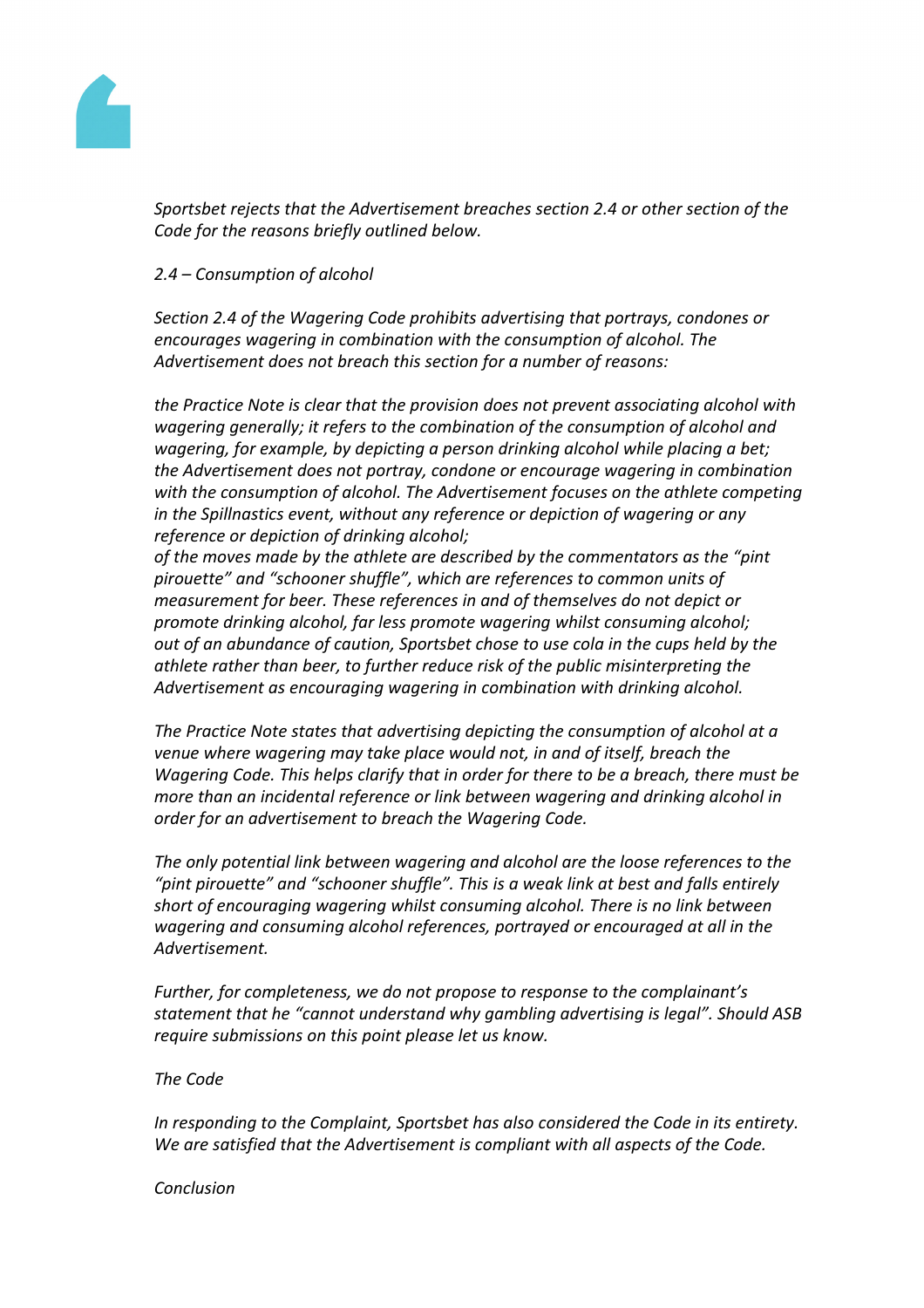

*Sportsbet is fully cognisant of its obligations under the Wagering Code and the Code, which were front of mind when developing the Advertisement.*

*Sportsbet submits that the Complaint lacks foundation and should be dismissed.*

# **THE DETERMINATION**

The Ad Standards Community Panel (Panel) considered whether this advertisement breaches the AANA Wagering Advertising and Marketing Communication Code (Wagering Code).

The Panel noted the complainant's concern that the advertisement refers to alcohol in a wagering advertisement, and that gambling is destructive and they cannot understand why it is legal.

The Panel viewed the advertisement and noted the advertiser's response.

The Panel noted that whether or not a gambling related product or service is allowed to be advertised is a matter for government. The Panel will consider the content of an advertisement against the Code and not this aspect of the complainant's concern.

The Panel noted that the advertiser is a company licensed in a State or Territory of Australia to provide wagering products or services to customers in Australia and that the product advertised is a wagering product or service and therefore the provisions of the Wagering Code apply.

As per the AANA Wagering Advertising and Marketing Communication Code Practice Note:

*"The Code applies to advertising and marketing communication for wagering products and services provided by licensed operators in Australia."*

# **Section 2.4 - Advertising or Marketing Communication for a Wagering Product or Service must not portray, condone or encourage wagering in combination with the consumption of alcohol.**

The Panel noted that the advertisement does make reference to "pint pirouette", "schooner shuffle" and "extra hops", and considered that other commentary indicates a drinking establishment of some sort when referring to change from four drinks, a sticky floor and taking credit for a round.

The Panel noted that the Code refers to the consumption of alcohol, and considered that the man in the advertisement clearly does not consume the drinks he is holding, nor is any other person shown consuming alcohol.